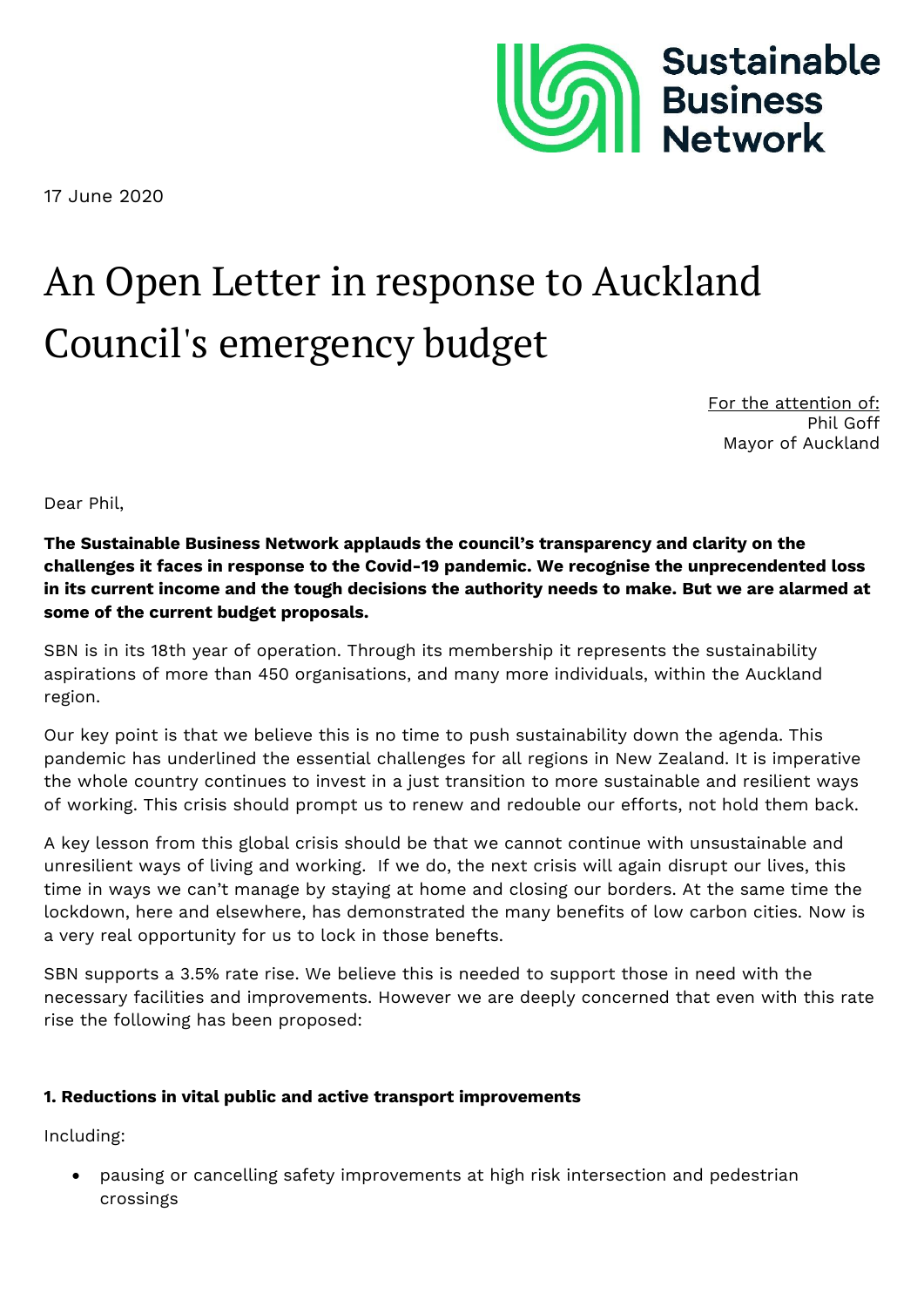- pausing or deferring work on all walking and cycling projects not in construction and/or delayed planning work for future walking and cycling projects
- pausing investment in electric buses and charging infrastructure
- deferring multi-modal projects
- charging for some park and ride facilities

Auckland Plan 2050 states that "Aucklanders will be able to get where they want to go more easily, safely and sustainably." There has been a great deal of laudable progress on this in recent years. We recognise that the Emergency Budget still includes \$52 million for the important Urban Cycling Programme, although it is proposed to cut this from \$68m. But Auckland's options for pedestrians and cyclists still lag behind other major cities around the world. Investment in this has also lagged behind other cities in New Zealand.

We also acknowledge the proposed \$53m continued investment in new electric train rolling stock, and the maintanence of the \$56 million for much needed new public transport links between the airport and Botany.

However, it is still the case that the proposed emergency cuts are likely to force many Aucklanders back into cars and on to the city's already heavily congested streets. The TomTom Traffic Index found congestion in Auckland increased travel times by 29% in 2018.[i] Auckland should have the best air quality in the world for its size. But city air is often severely polluted. This creates an estimated cost to taxpayers of \$466 million a year in healthcare.

A report by Auckland Transport found diesel vehicles are responsible for an estimated 81% of all vehicle-related air pollution health costs[ii]. So it's all the more surprising that the council seeks to slow its transition from diesel to electric buses.[iii]

During the lockdown many discovered the joys of active modes of transport, particularly cycling. The number of people cycling regularly around Auckland has been increasing year on year. This demonstrates the public's appetite for investment in this area.[iv]

As well as leaving risks to cyclists and pedestrians unaddressed these cuts will undermine this growing commitment.

New Zealand's 2017 Environmental Performance Review from the OECD report states: "Transport is the second largest emitting sector. People and freight travel mostly by road; the car ownership rate is the highest in the OECD. Further, the fleet is relatively old and inefficient."

Vivid Economics produced a recent parliamentary report stating how New Zealand's emissions per capita and per unit of GDP remain high by international standards. This is due to unusually high emissions from agriculture and high transport emissions intensities. As New Zealand's largest city and transport hub, Auckland has a key role to play.

SBN has worked on these issues throughout its existence. Most recently we joined with Waka Kotahi (The New Zealand Transport Agency) to create an online Workplace Cycling Guide. Our vision is for New Zealand to have an efficient and zero carbon transport system that enhances our health and wellbeing. We believe we share this aspiration with Auckland Council, but the current proposals could set back important progress.

In contrast, the government has announced 11 new projects, including cycling and walking over the harbour bridge and extension of the electrification of the rail network. Now is the time to connect these critical infrastructure spends with continuous safe cycleways.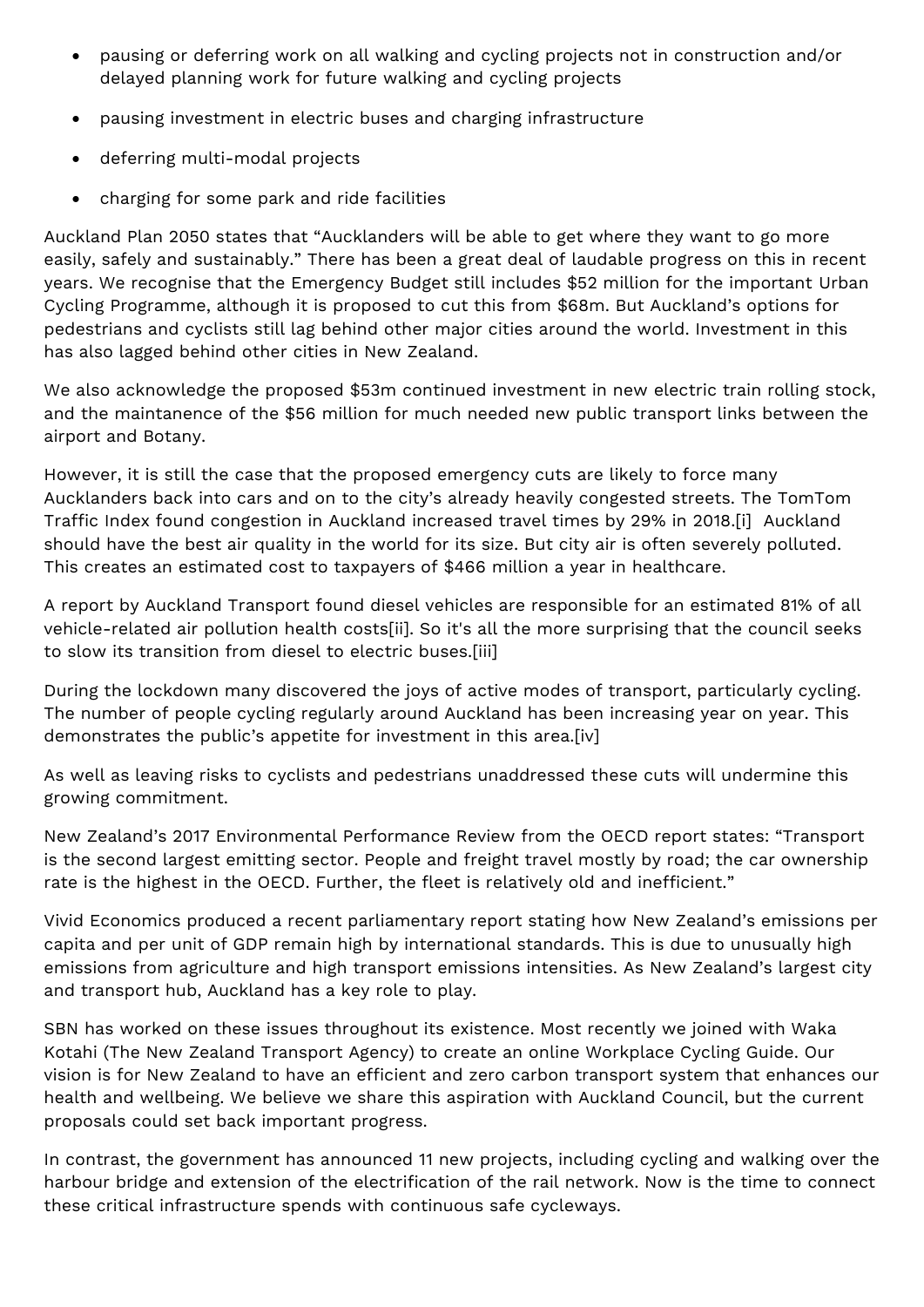## **2. Cuts to the preservation and restoration of Auckland's ecological health**

Auckland Council's funding for SBN's work in helping increase investment into community water restoration projects has just been suspended. This work raises additional funds for trees. It connects Aucklanders with nature restoration efforts. Both are vital for a healthy community and waterway. Along with this, the Council is proposing:

- reductions in pest eradication, including delaying the rat eradication component of Te Koro Waiheke project and pest eradication on Kawau Island
- reduction in Kauri Dieback research
- reduction in the Natural Environment Heritage Grant for community-led conservation and low carbon living projects, and the programme to support rural landowners to restore high ecological value sites
- reduction in staff and staff costs and internal efficiencies in the Environmental Services, Waste Services and Regulatory Services departments
- Water Protection Fund grants, which help rural landowners with riparian planting and fencing, will stop for one year.

The way we live and work is currently driving the sixth mass extinction of all life on Earth. Right now Auckland is killing the Hauraki Gulf.

The latest State of the Gulf report detailed fisheries on the verge of collapse. Sediment-choked and polluted waterways. Decades of destructive fishing methods have depleted fishing biomass today to less than half the level in 1925. They've wrecked the seabed, leaving vast sections as underwater wastelands. Trevally numbers have plummeted by 86% from historic levels. Snapper are down by 83%, sharks by 86% and dolphins 97%.

Forest clearance, development and farming has driven sediment down our waterways and storm drains. This is muddying the once-crystal clear waters. It's left the previously sandy beaches layered in sludge. Shellfish-laden reefs are choked in silt. Dredging has stripped the seafloor of its mussel beds. It has reduced scallops to alarmingly low levels. Crayfish/kōura are now regarded as "functionally extinct".

Little improvement has been made since the Hauraki Gulf Marine Park was established 20 years ago. Population growth, coastal developments and climate change all foretell a dire future if radical changes aren't made. We can't afford to slow down our efforts. We must accelerate them.

Nature is not just an extra or a nice to have. It is not just a picturesque thing to look at out of our office windows or a place to go for a walk with a sandwich at lunchtime. Nature is life. It is our survival. It is what all our lives rely on. Many experts have pointed out that the Covid-19 outbreak came as a direct result of humans disrupting natural processes. How ironic and tragic then, that Auckland's proposed response is to cut already inadequate efforts to reduce that disruption. While public awareness is high we should be stimulating community to act, volunteer and collectivise around restoring nature around Auckland.

In contrast the government has announced a \$1.1 billion investment to create 11,000 environment jobs in our regions. It seems unlikely that is intended to help facilitate cuts in existing work. This would undercut the additional value of this investment.

SBN has supported 19 community projects to restore waterways across the Auckland region in the last five years. Auckland Council has been highly supportive of these efforts, providing seed